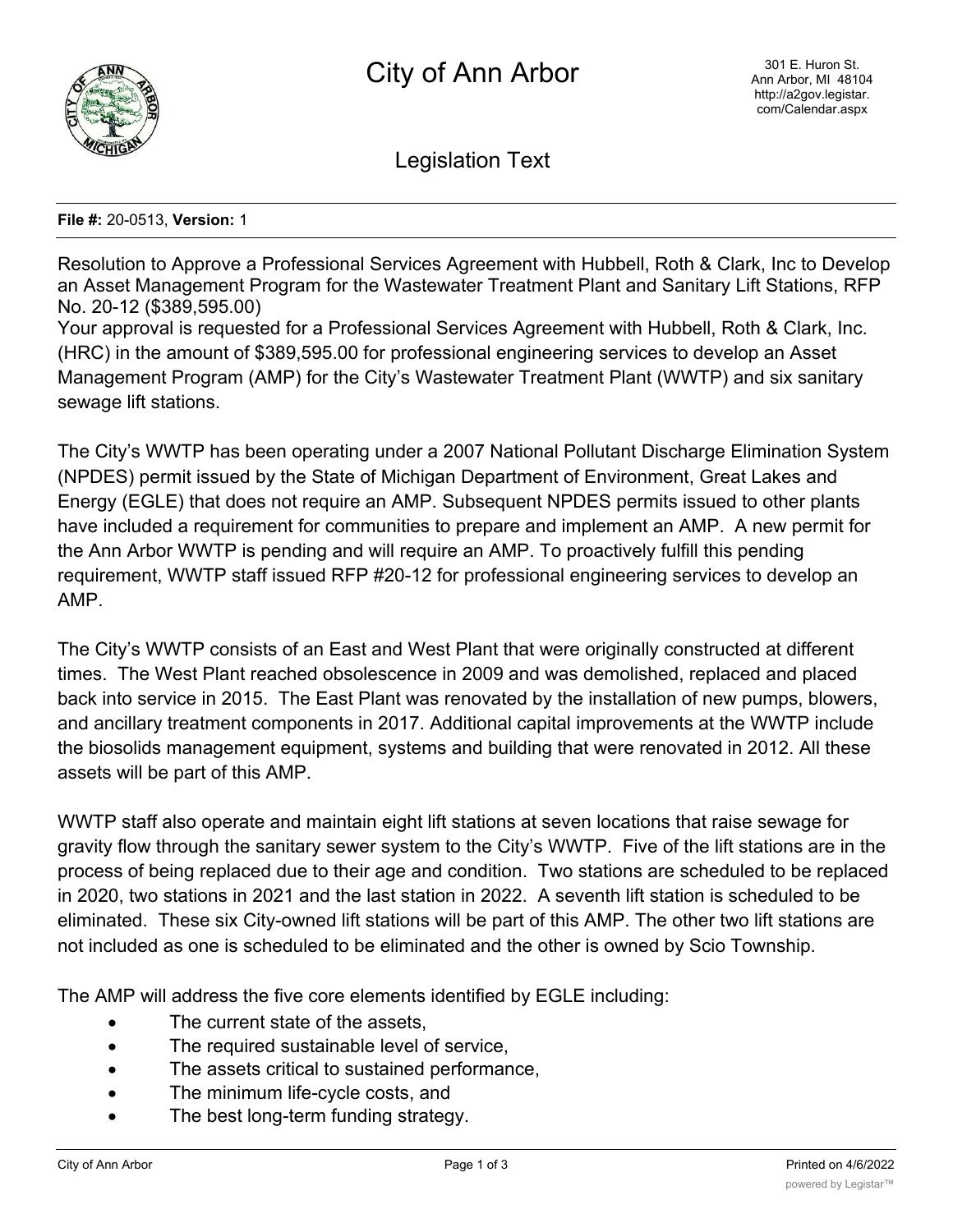Through RFP No. 20-12, the WWTP solicited proposals for professional engineering services to develop an AMP for the WWTP and six lift stations. WWTP staff evaluated proposals submitted by five professional engineering firms using a quality-based selection process that is used by many municipalities, including the City, for procurement of professional engineering services. Each of the proposals was evaluated based on the following selection criteria listed in RFP No. 20-12:

| Professional Qualifications                   | 25 Points |
|-----------------------------------------------|-----------|
| <b>Past Involvement with Similar Projects</b> | 25 Points |
| Proposed Work Plan                            | 40 Points |
| Fee Proposal                                  | 10 Points |

The top three firms were selected to be interviewed and their fee proposals were opened prior to the interviews. The remaining firms were neither interviewed nor their fee proposals opened. The ranking of the top three firms following interviews with WWTP staff was:

| <b>HRC</b>                 | \$389,595.00 |
|----------------------------|--------------|
| OHM Michigan, Inc.         | \$595,671.00 |
| Donohue & Associates, Inc. | \$370,700.00 |

HRC's experience with developing AMPs to meet EGLE's requirements for WWTPs and sewage lift stations in Michigan and their cost-effective work plan to perform the services described in RFP No. 20-12 were significant factors considered in their selection. WWTP staff reviewed HRC's detailed proposed scope of services, schedule and fees and determined that they are reasonable.

WWTP staff is requesting your approval of a contract with HRC in the amount of \$389,595.00 and a contingency in the amount of \$40,000.00 to fund additional necessary services as approved by the City Administrator.

HRC received Non-Discrimination and Conflict of Interest Compliance approval on October 21, 2019 and Living Wage Compliance approval on March 19, 2020.

Budget/Fiscal Impact: Funds to finance the work to be performed under this contract are included in the approved FY 20 WWTP Operation and Maintenance Budget for the Sewage Disposal System. Funds and FY21 expected expenses are included in the FY21 WWTP Operation and Maintenance Budget for the Sewage Disposal System which is pending Council approval.

Prepared by: Christopher J. Englert, P.E., WWT Services Engineer

Reviewed by: Craig Hupy, Public Services Area Administrator

Approved by: Tom Crawford, Interim City Administrator

Whereas, The City's Wastewater Treatment Plant (WWTP) has been operating under a 2007 National Pollutant Discharge Elimination System (NPDES) permit issued by the State of Michigan Department of Environment, Great Lakes and Energy (EGLE) that does not require an Asset Management Program (AMP);

Whereas, Subsequent NPDES permits issued to other plants have included a requirement for communities to prepare and implement an AMP and a new permit for the Ann Arbor WWTP is pending and will require an AMP;